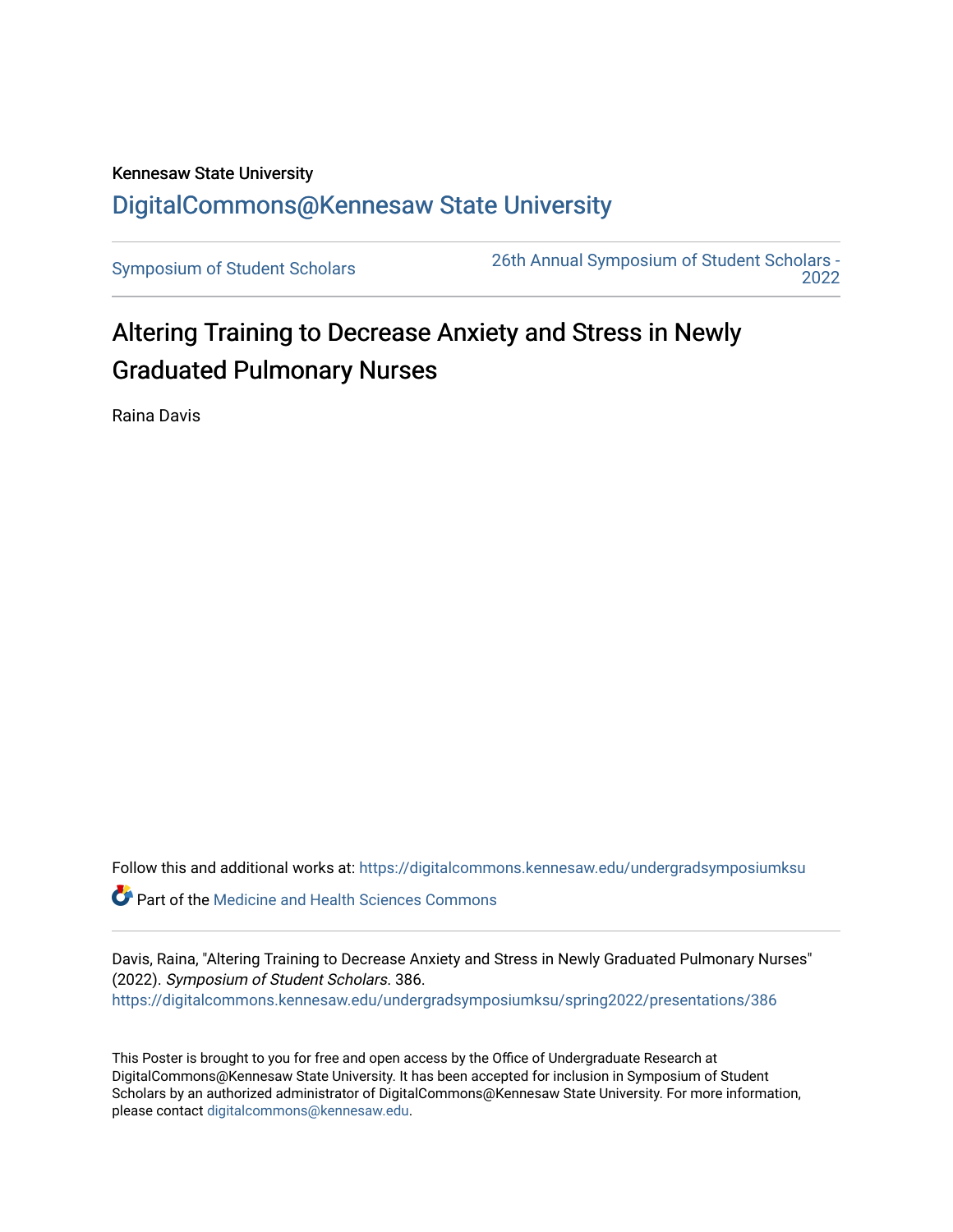Altering Training to Decrease Anxiety and Stress in Newly Graduated Pulmonary Nurses

Raina Davis

University of Kennesaw

March 18, 2022